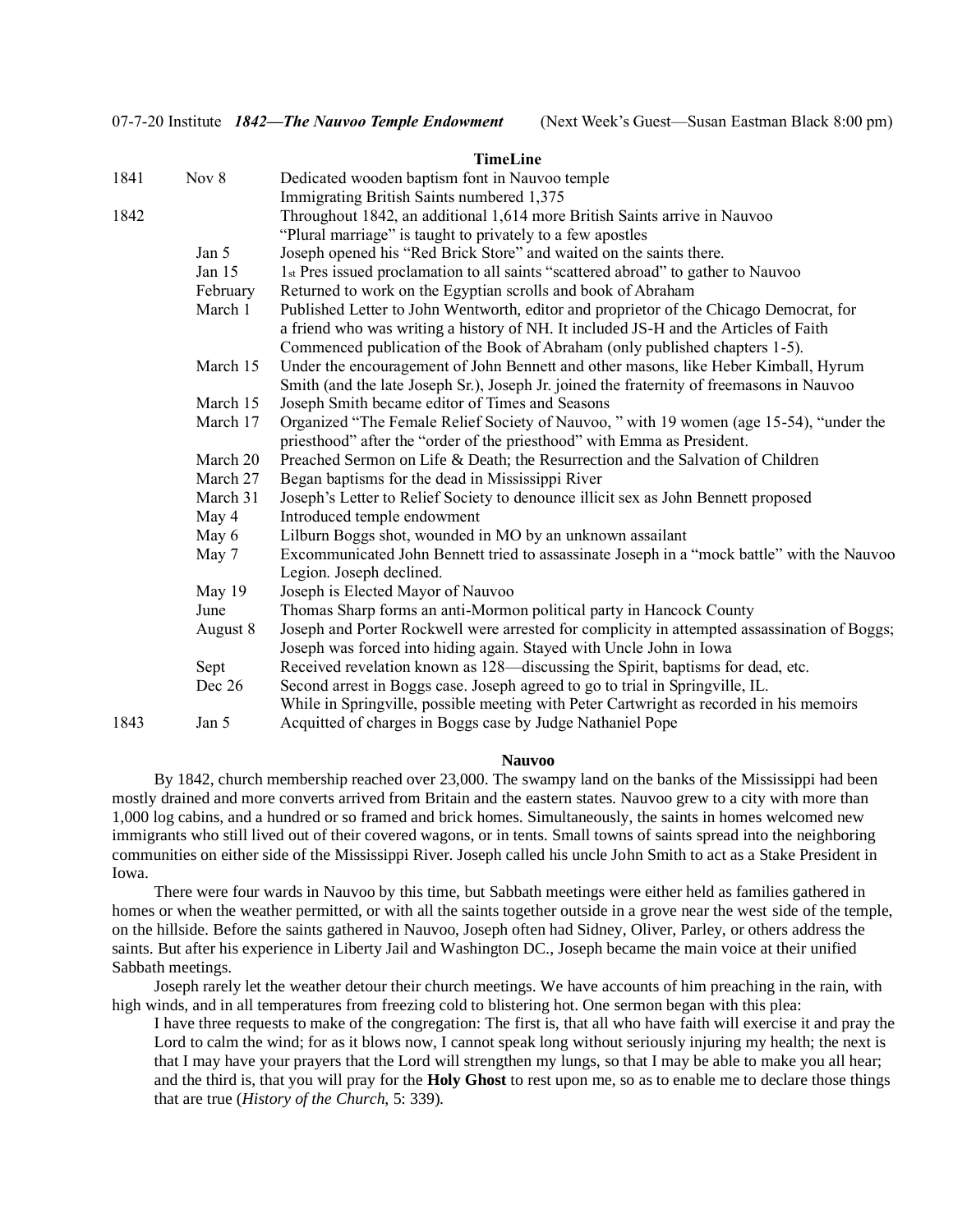## **Preparatory Teachings Proceeding the Endowment**

For years Joseph had been preparing the saints to receive an endowment of power. He needed the temple finished to teach it to the saints, but in preparation for that, he wanted to prepare the church leaders for this important ordinance. Nearly everything Joseph taught in the temple had been introduced previously. As we look at a brief overview, we can appreciate how much of the plan of salvation had been restored that would soon be organized into a ceremony.

- 1830—Translation of Genesis, known as the Book of Moses
- 1831—D&C 42—The Law of Consecration introduced in Kirtland, and later taught in Missouri, and Nauvoo
- 1832—D&C 76:49-111 discusses three heavenly kingdoms of glory prepared as rewards for resurrected humans depending on how they lived their earthly lives. The kingdoms include: telestial, terrestrial, celestial
- 1832/33—D&C 88:17-31, 36-41,62-80, 116-141—Obedience to celestial laws laid out, establish a house of God.
- D&C 132:5-26—Joseph received a revelation about exaltation through sealing of eternal marriages
- Jan 21, 1836—D&C 137—Joseph had a vision where he was taught about the salvation of the dead
- Translation of the Book of Abraham—including facsimile #2 with the "key words of the priesthood"
- Aug 15, 1840—Baptisms for the Dead first taught to the saints
- Jan 19, 1841—Revelation to build the Nauvoo Temple (D&C 124)
- 1841-1842—Preached many sermons that prepare the saints to make temple covenants and becoming exalted heirs through Christ (See JosephSmithPapers.org, and Ehat and Cook, *Words of Smith*, 246-247, 366-368*,* 382)

#### **Endowment**

On May 3, 1842, Joseph and a few men prepared the upper floor of his red brick store to restore the "endowment." He divided the larger room with hanging rugs, he used his small office and another small room for the initiatories (the Washings and Anointings). The larger room was divided by hanging rugs and decorated with plants and a newly painted mural to depict the garden of Eden.

The next day, the prophet invited nine other church leaders to a special meeting where they would learn more things that they would later teach the rest of the saints in the Nauvoo Temple. The ten men included: Joseph, his counselors— Hyrum Smith and William Law, three apostles—Brigham Young, Heber Kimball, and Willard Richards, as well as Bishops—Newel Whitney and George Miller, Stake President William Marks, and Br. James Adams.

Although, on May 4, 1842, no women were invited to this meeting, Joseph hoped to raise up the Relief Society sisters as priestesses to serve in the temple. He knew that the temple ordinances were for both men and women and that men and women could not be exalted unless they were united in Eternal Marriage (D&C 132). The women were not there in part, for modesty's sake. The space was limited and the washings and anointings were *not* symbolically given. There were not rooms enough to respect the modesty of each female initiate. Joseph needed to separate out the genders in this first six-hour ceremony. However, before his death—within the next two years—he also had noble women initiated and endowed with God's priesthood power, before the saints generally received it in the temple in 1846.

The invitatories and endowment are for men and women who were baptized and spiritually prepared with a desire to learn more. They needed to be spiritually minded. By way of a brief explanation, the *Encyclopedia of Mormonism,*  describes the ordinances of

"Washings and anointing" as "preparatory or initiatory ordinances in the temple. They signify the cleansing and sanctifying power of Jesus Christ applied to the attributes of the person and to the hallowing of all life. They have biblical precedents (see Oil; Temples Through the Ages; Washing and Anointing). Women are set apart to administer the ordinances to women, and men are set apart to administer the ordinances to men. Latter-day Saints look forward to receiving these inspired and inspiring promises with the same fervent anticipation they bring to baptism. They come in the spirit of a scriptural command: "Cleanse your hands and your feet before me" (D&C 88:74; cf. 1John 2:27)." (Ludlow, 3.1444)

### *Remembering Back to the Kirtland Temple Washings and Anointings*

Of the ten men present in the Red Brick Store for the first endowment, only Hyrum and Joseph had been present on January 21, 1836, as two of the seven church leaders in Kirtland also received their initiatories that day, even before the interior of the Kirtland Temple was finished. They began the ordinance at 3:00 p.m. in the afternoon and it lasted throughout the evening. That first ordinance became associated with spiritual manifestations. Those present saw many visions, including a vision of the third heaven or Celestial Kingdom. They learned that "all who had died without a knowledge of the gospel, but who would have accepted it if given an opportunity, were heirs of that kingdom" (Ludlow, *Encyclopedia of Mormonism,* 3.145).

Those experiencing the visions and revelation of knowledge felt they received an ancient practice and outpowering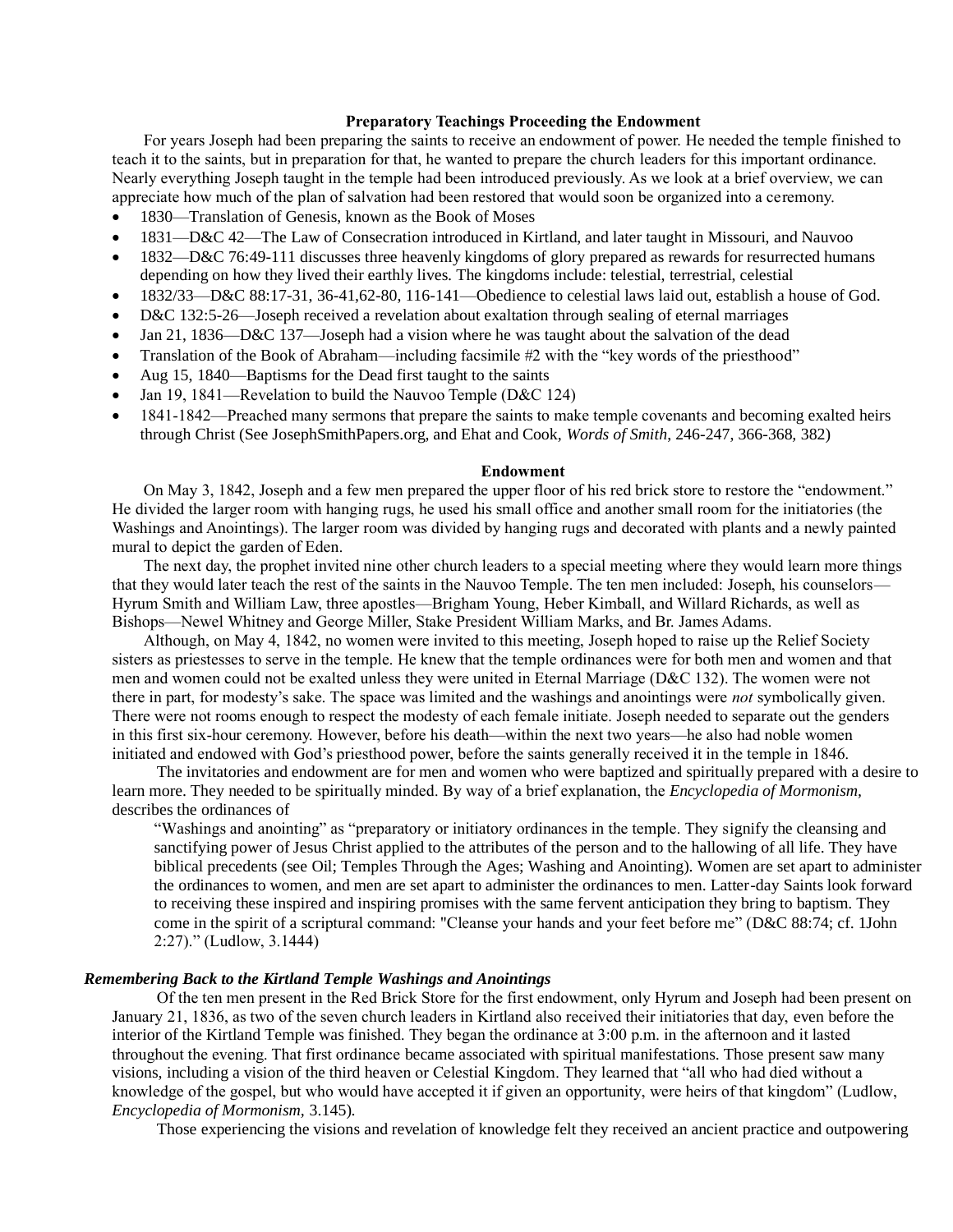of the Spirit. They described:

"[We] washed our bodies with pure water before the Lord, preparatory to the annointing [*sic*] with holy oil. After we were washed, our bodies were perfumed with a sweet smelling oderous [*sic*] wash . . . Those named in the first room were annointed [*sic*] with the same kind of oil and in the man[ner] that were Moses and Aaron, and those who stood before the Lord in ancient days, and those in the other rooms with annointing [*sic*] oil prepared for them. The glorious scene is too great to be described in this book, therefore, I only say, that the heavens were opened to many, and great and marvelous things were shown" (*BYU Studies*, v.12, 1971-72, 418).

## *Nauvoo Endowment*

In addition to repeating the sacred washings and anointings, the ten men were given sacred undergarments to remind them of their covenants, act as a protecting shield against Satan, and the symbols from the veil. Initially the saints each were responsible for making their own sacred garments after they were endowed. They covered their bodies from their wrists to their ankles.

 The ceremony taught a step by step progression through the plan of salvation. The saints to received their endowment made covenants to keep all of God's commandments, to live chaste lives, and sacrifice whatever was needed to build the kingdom of God. The prophet told Brigham Young (president of the Quorum of the Twelve) that with the limitations of their room, the experience was not arranged right. He asked Brigham to "organize and systemize all these ceremonies." After the experience, Elder Heber C. Kimball wrote a letter to Br and Sis Pratt who were still serving their mission in England that they had learned things, "some precious things through the Prophet on the priesthood that would cause your soul to rejoice." However, he added, "I cannot give them to you on paper for they are not to be written" (Heber C. Kimball to Parley P. Pratt, 17 June 1842, Heber C. Kimball Papers, LDS Church History Library).

 Over the next two years of 1843 and 1844, Joseph continued to endow a few other faithful brothers and sisters. Before his death in June 1844, more than fifty saints had been endowed. They called themselves the "Anointed Quorum" or "The Holy Order" These became the first temple ordinance workers when the temple was finished. [\(https://www.churchofjesuschrist.org/study/history/topics/anointed-quorum?lang=eng\)](https://www.churchofjesuschrist.org/study/history/topics/anointed-quorum?lang=eng)

### *1845-1846 Endowment Given to Saints who were Prepared*

 The Lord answered the prophets and saints and held the attackers off until the temple as finish enough to endow 5,615 members between Dec 10, 1845 and early February 1846 (*Church History in the Fullness of Times,* 1993, p. 303). *The Nauvoo Endowment vs. Freemasonry*

On March 15, 1842, a month and a half before Joseph first introduced the Temple Endowment, at the encouragement of John Bennett and other masons, he joined their fraternity. As a leader in the community, Joseph was welcomed without going through all the usual initiation rites and was propelled into full membership as a "master mason." Masons were a fraternal organization which began as a trade association for men who worked as stone or brick masons. They claim to have earlier origins, but historical records can date them only to the 17th Century. Their signs and symbols are used by masons and even the dress stems from the mason's work apron.

There are several different branches that have diversified the groups in both rites, dress, and purposes. Most branches act out a fictious story about a mason who helped build Solomon's Temple. Most also honor those who have money and political power. None of them, though, are religious organizations. They do refer to the Great Architect or God, and have a Deist perspective—meaning that the Creator left the world to run by itself and does not interfere.

 The American branches became known as "freemasons," and were not restricted to those men who worked as brick or stone masons. Instead they focused on building good men—without religion. In the USA the male fraternity was most popular between 1790 and 1826, and was anti-Catholic and anti-royalty. Several early American deists like George Washington, Benjamin Franklin, and Andrew Jackson, were also freemasons. Later in the 19th century, antimason groups were established and published their own newspapers, and even formed a national political party. Nevertheless, other branches grew, including the Shriner freemasons, who formed a branch focusing on philanthropy and service to the community.

 Freemason members can be removed for immoral behavior. Such was the case of John Bennett when the Ohio Mason lodge removed his membership for dishonesty and seducing women. The same thing happened in Nauvoo. But Bennett moved onto the Missouri lodge without anyone checking on his membership status.

 The Gospel Topics essays include details that separate the differences between the endowment and mason practices. Although it was not an issue for the Nauvoo members. The Gospel Topics essays mention:

Many Latter-day Saints joined the Nauvoo Lodge, which soon became the largest in the state. This rapid growth made many Masons suspicious that Mormons would dominate the organization in Illinois. At first, the state's Grand Lodge continued the Nauvoo Lodge's dispensation, giving it time to correct irregularities in its admission